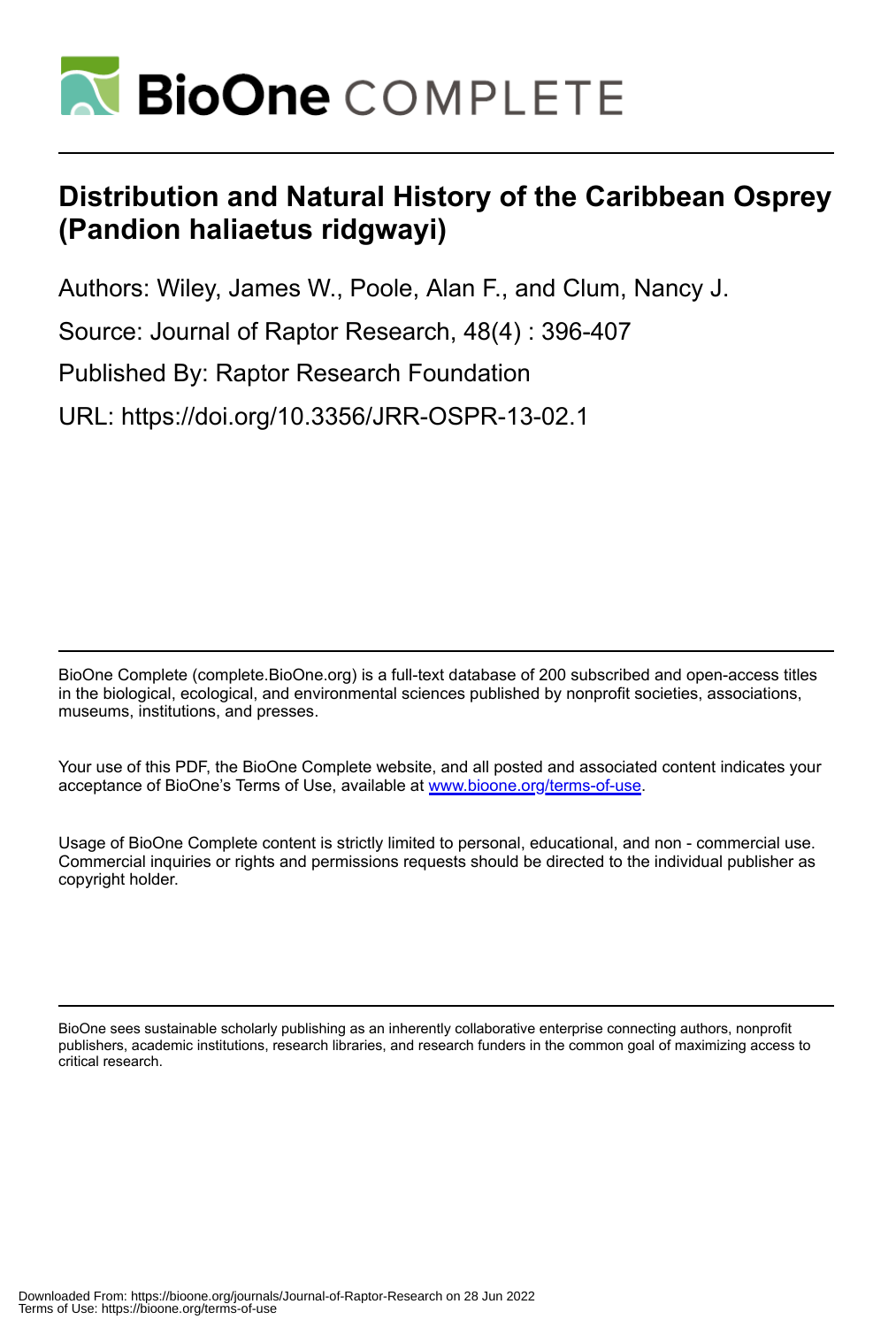# SHORT COMMUNICATIONS

J. Raptor Res. 48(4):396–407 E 2014 The Raptor Research Foundation, Inc.

# DISTRIBUTION AND NATURAL HISTORY OF THE CARIBBEAN OSPREY (PANDION HALIAETUS RIDGWAYI)

JAMES W. WILEY P.O. Box 64, Marion Station, MD 21838 U.S.A.

ALAN F. POOLE1

Birds of North America Online, Cornell Laboratory of Ornithology, Ithaca, NY 14850 U.S.A.

NANCY J. CLUM<sup>2</sup>

Wildlife Conservation Society, 2300 Southern Boulevard, Bronx, NY 10460 U.S.A.

KEY WORDS: Osprey; Pandion haliaetus ridgwayi; Belize; Caribbean; diet; nesting; nest platforms; West Indies; Yucatan.

The Caribbean Osprey (Pandion haliaetus ridgwayi) is a nonmigratory Osprey that nests in scattered numbers across the northwestern Caribbean, from the Bahamas through Cuba to the Yucatan Peninsula and Belize. Distinguished from its North American counterpart (P. h. carolinensis) by paler plumage and a whiter head, this bird remains in many ways the least known and certainly the least studied of the world's four subspecies of Osprey. Given its apparent low numbers and restricted range, this bird may even be at risk.

We present here an overview of the status and distribution of this little-known bird, with a focus on delineating areas of nesting concentration; we also provide brief notes on natural history as well as directions for future research. Because little is known, we base much of this report on a study of museum specimens, but include published and unpublished field reports, where available, as well as notes from a preliminary study of a small colony of Ospreys nesting in southern Belize.

Wink et al. (2004) recommended elevation of the four recognized Osprey subspecies (P. h. haliaetus, carolinensis, ridgwayi, and cristatus) to species level. That study, however, was limited to the calculated genetic distance of a single mtDNA gene (cytochrome  $b$ ), and included no molecular data from *ridgwayi*, so we regard these conclusions as premature. See Prevost (1983) for a detailed discussion of Osprey subspecific taxonomy.

### **METHODS**

Data from museum collections were gathered from specimen labels during visits to institutions. JWW's work in Cuba was conducted incidental to other research in Isla de Pinos from 1992 to 2006, and in Ciénaga de Zapata from 2007 through 2012. JWW's observations in Cuba were facilitated by the Empresa Nacional para la Conservacion de la Flora y la Fauna, and he accompanied Empresa biologists on aerial surveys of Ciénaga de Zapata and Isla de Pinos. He was provided transportation to Ospreys nesting on cays by local fishermen at Playa Larga, Ciénaga de Zapata, and western Isla de Pinos. Field data were collected during brief, irregular visits to nest sites.

We derived information about *ridgwayi* in Belize and the Yucatan from varied sources: Sprunt's (1977) aerial surveys in April–May of 1971; brief, irregular, incidental observations by AFP, February 1988–2005, while traveling by boat and flying aerial surveys (1989, Belize coast only) in the region; and a more focused study at Glover's Reef Atoll, southern Belize, by NJC (under the auspices of the Wildlife Conservation Society), 18–23 January and 13–22 November 2008. This latter study involved surveys of nest activity, the establishment of a monitoring network, and nest observations (45 h total at three nests, dawn to dusk) with a focus on diet, foraging activity, and breeding behavior and nest success.

### RESULTS AND DISCUSSION

Distribution. West Indies. The Caribbean Osprey occurs in the Bahamas, the Turks and Caicos Islands, and Cuba (offshore cays and coastal regions), where it appears to be generally a rare resident, common in only a few locations. Among the 62 specimens of Ospreys JWW located in 23 museum collections in the West Indies, North America, and Europe, *P. h. ridgwayi* ( $n = 26$ ) had been collected only in the Bahama Islands, the Turks and Caicos Islands, and Cuba and its satellites (Appendix; Fig. 1).

Elsewhere in the West Indies, no thorough survey or study of Ospreys has yet been conducted, so almost all information on P. h. ridgwayi has come through incidental

<sup>1</sup> Email address: afp7@cornell.edu

<sup>2</sup> Present address: 84 Pleasant Hill Road, Brunswick, ME 04011 U.S.A.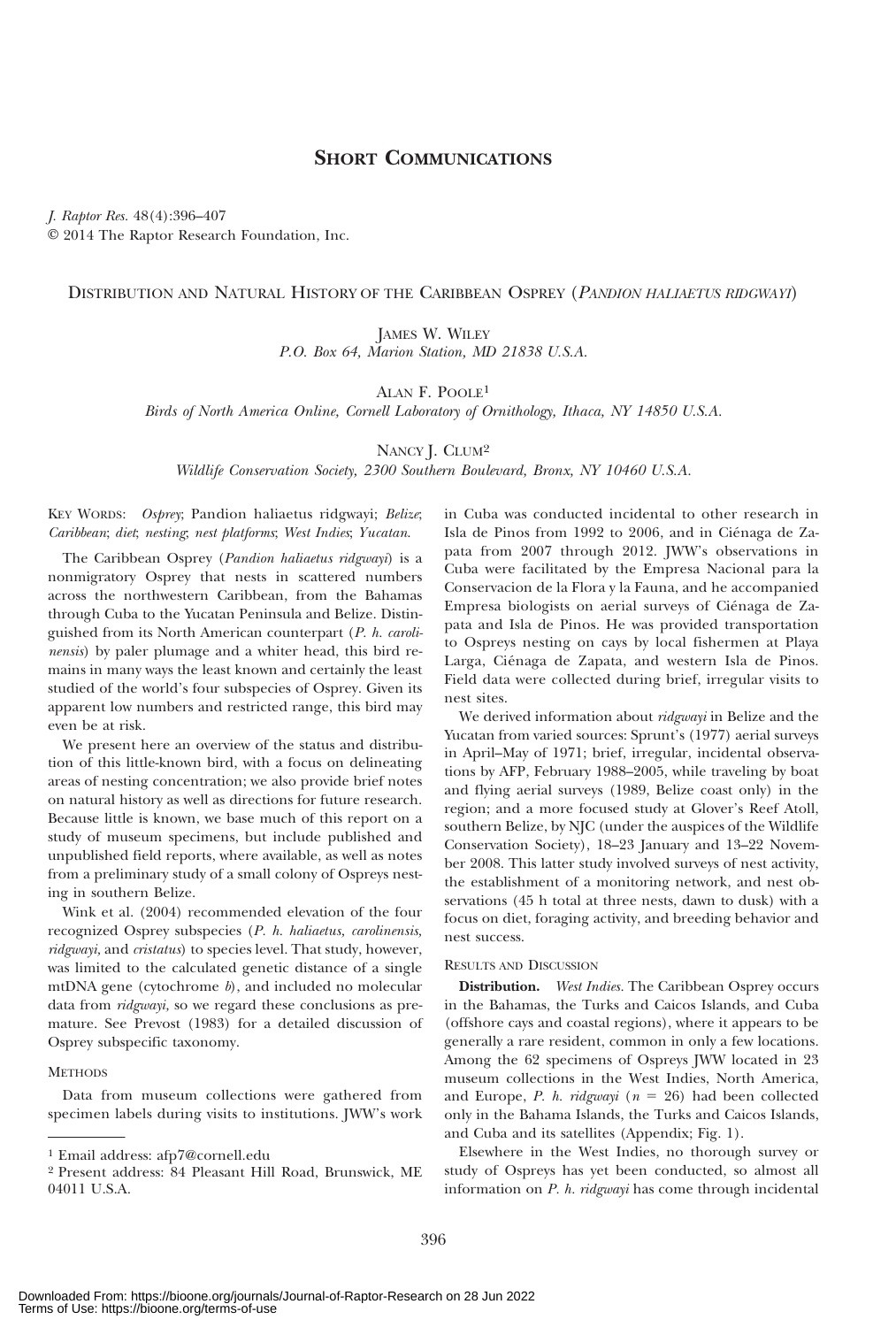

Figure 1. Area encompassing known range of Caribbean Osprey (Pandion haliaetus ridgwayi), including the Bahamas, northern Greater Antilles, Cayman Islands, Yucatan, and Belize.

observations. Interpreting these data is often difficult because North American Ospreys (P. h. carolinensis) migrate through and winter (a few) in the Bahamas and Antilles, and the majority of Osprey reports from the islands do not distinguish between the races. Further, some carolinensis are known to over-summer in the islands, and are often assumed by observers to be *ridgwayi*. Even where nesting has been reported, most observers have not recorded the race of the breeding birds, assuming all were *ridgwayi*. In recent years, however, several reports of *carolinensis* breeding in Cuba (see below) have complicated the description of the breeding range of ridgwayi.

Pandion h. ridgwayi is a vagrant to Hispaniola (Latta et al. 2006), the Cayman Islands (Bradley 1995, 2000), and possibly the Virgin Islands. Historically, it has been suggested that this race bred in the British Virgin Islands (George Dog, Anegada; Nichols 1943, Mirecki et al. 1977; but see Robertson 1962, Wiley 1984, Norton et al. 1989). One unlikely breeding record exists for St. Lucia in the Lesser Antilles (Keith 1997). Questionable records exist for

breeding in Jamaica (e.g., Gosse in Gundlach 1876, 1893, Tenison 1968); these reports, however, are atypical, as all others report Ospreys have not nested in Jamaica, despite some birds over-summering on the island (e.g., Fletcher and Downer 1984, Swabey 1990). Furse (2005) reported both carolinensis and ridgwayi in coastal Grenada in December.

Ospreys have been observed constructing rudimentary nests (and old nest structures have been reported) in the Dominican Republic (Dod 1981, Wiley and Ottenwalder 1990, Latta et al. 2006, J. Brocca pers. comm.), Puerto Rico (Pérez-Rivera and Bonilla 1980, McNair et al. 2006, R. Pérez-Rivera pers. comm., J. Wiley unpubl. data) and St. Croix, U.S. Virgin Islands (Nellis 1979, Norton et al. 1989). No evidence of eggs or nestlings has been presented for any of these locations, however, nor have any of the building birds been identified as ridgwayi. Several of the birds observed constructing nests in Puerto Rico and the Virgin Islands were likely juvenile carolinensis (Norton 1989).

In the Bahamas, the Osprey is a widespread and fairly common resident, breeding sparingly on islands south of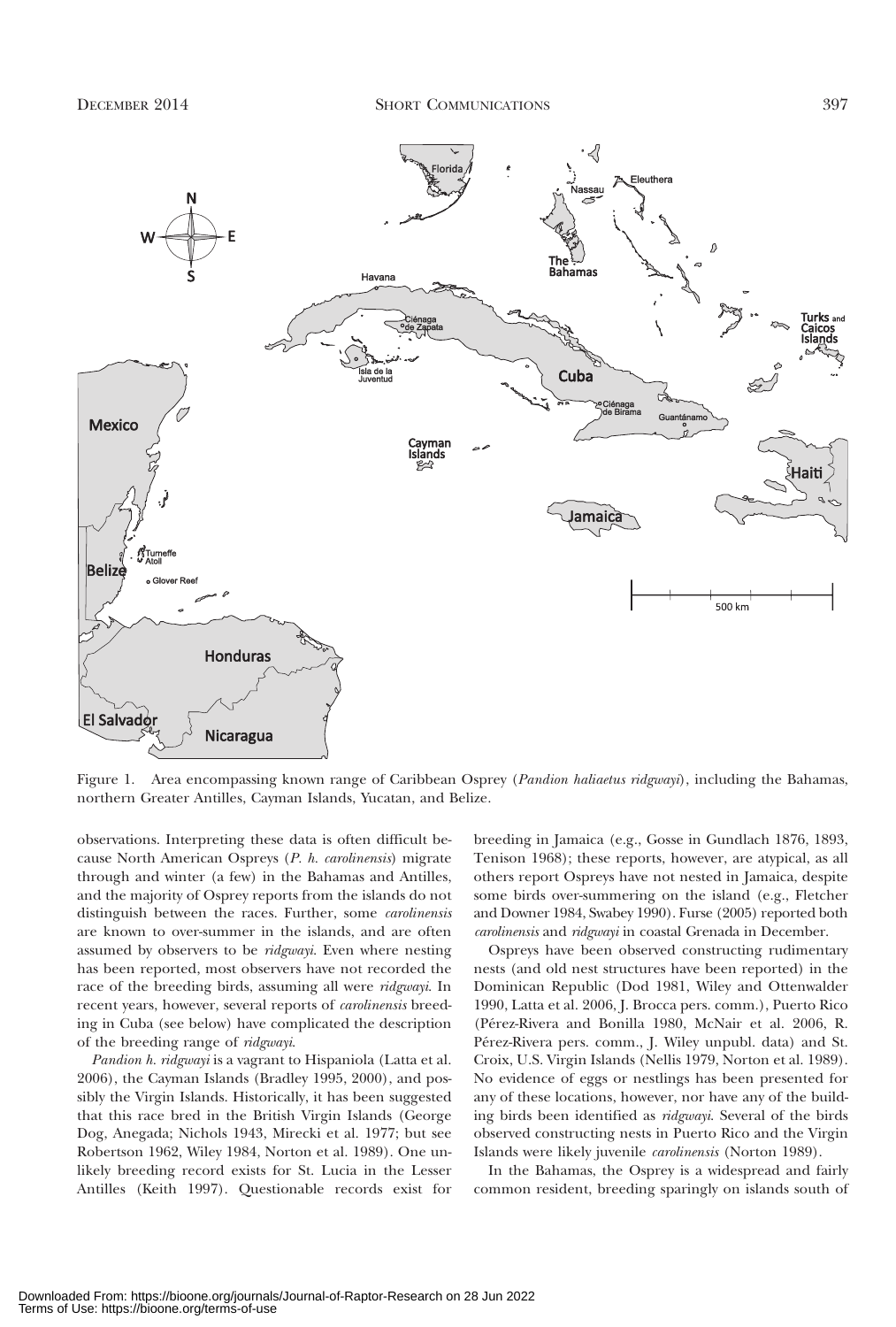|  | Table 1. Breeding records of Osprey (Pandion haliaetus ridgwayi) in the Bahamas and Turks and Caicos Islands. |  |  |  |  |  |  |  |
|--|---------------------------------------------------------------------------------------------------------------|--|--|--|--|--|--|--|
|--|---------------------------------------------------------------------------------------------------------------|--|--|--|--|--|--|--|

| <b>ISLAND GROUP</b><br><b>ISLAND</b> | <b>SOURCE</b>                                                                                 |  |  |  |  |
|--------------------------------------|-----------------------------------------------------------------------------------------------|--|--|--|--|
| Bahama Islands                       |                                                                                               |  |  |  |  |
| Bird Rock, Crooked Island            | White 1998                                                                                    |  |  |  |  |
| Bitter Guana Cay, Exuma Cays         | Buden and Sprunt 1993                                                                         |  |  |  |  |
| Booby Cay, Long Island               | Buden 1990, 1992a                                                                             |  |  |  |  |
| Conception Island                    | G. Oliver in Norton 1984                                                                      |  |  |  |  |
| Eleuthera                            | P. Dean in White et al. 2007                                                                  |  |  |  |  |
| Exuma Cays                           | Buden 1992b, L. Gape in Dobson et al. 2004                                                    |  |  |  |  |
| Great Inagua                         | Norton 1985, White 1998, Inagua Site Support Group in Norton et al. 2005                      |  |  |  |  |
| Hawkfish Rocks                       | Buden 1992b                                                                                   |  |  |  |  |
| Highborne Cay                        | Buden 1992b                                                                                   |  |  |  |  |
| Inagua                               | G. Oliver in Norton 1984                                                                      |  |  |  |  |
| Lee Stocking Island                  | Buden 1992b, Dunham et al. 1990                                                               |  |  |  |  |
| Little Hawksbill Cay                 | Buden 1992b                                                                                   |  |  |  |  |
| Little Inagua                        | Bond and de Schauensee 1944                                                                   |  |  |  |  |
| Little Sail Rock (Exuma Cays)        | J. Kushlan pers. comm.                                                                        |  |  |  |  |
| Little San Salvador                  | White 1998                                                                                    |  |  |  |  |
| Long Island                          | Buden 1990, 1992a; White 1998; J. Wunderle and S. Johnson in Norton et al. 2010               |  |  |  |  |
| Mayaguana                            | White 1998                                                                                    |  |  |  |  |
| New Providence                       | B. Hallert and E. Bracey in Norton et al. 2004, A. White and P. Dean in Dobson<br>et al. 2009 |  |  |  |  |
| Norman's Cay                         | Buden 1992b                                                                                   |  |  |  |  |
| Plana Cays (French Cays)             | Clough and Fulk 1971, White 1998                                                              |  |  |  |  |
| Ragged Island                        | Bryant 1859                                                                                   |  |  |  |  |
| Rose Island, New Providence          | A.O. Davis pers. comm.                                                                        |  |  |  |  |
| Rudder Cut Cay, Exuma Cays           | Buden 1992b                                                                                   |  |  |  |  |
| San Salvador                         | White 1998, White 1991                                                                        |  |  |  |  |
| Sandy Cay (White Cay)                | Buden 1992b                                                                                   |  |  |  |  |
| Turks and Caicos Islands             |                                                                                               |  |  |  |  |
| Big Sand Cay                         | Pienkowski et al. 2005                                                                        |  |  |  |  |
| Fish Cays                            | Pienkowski et al. 2005                                                                        |  |  |  |  |
| Gibbs Cay                            | Pienkowski et al. 2005                                                                        |  |  |  |  |
| Grand Turk                           | White 1998, B. Aldridge and R. St. Leger in Norton 1984, P. Bradley pers. comm.               |  |  |  |  |
| Middle Caicos                        | P. Bradley pers. comm.                                                                        |  |  |  |  |
| North Caicos                         | A.C. Watson in Buden 1979, Pienkowski et al. 2005, P. Bradley pers. comm.                     |  |  |  |  |
| Pear Cay, Seal Cays                  | Pienkowski et al. 2005                                                                        |  |  |  |  |
| Penniston Cay                        | Pienkowski et al. 2005                                                                        |  |  |  |  |
| Providenciales                       | T. Baran in Buden 1979, B. Aldridge and R. St. Leger in Norton 1984, White 1998               |  |  |  |  |
| South Caicos                         | P. Bradley pers. comm.                                                                        |  |  |  |  |
| Three Mary Cays                      | Pienkowski et al. 2005                                                                        |  |  |  |  |
| Water Cay                            | B. Aldridge in Buden 1979                                                                     |  |  |  |  |

the Northeast Providence Channel (ca. 26°N, 77°W; Buden 1979, White 1998; Table 1). On Eleuthera, field crews active in the period 2002 to 2010 recorded only two nesting locations along the coast from Governor's Harbor south to Cape Eleuthera (J. Wunderle pers. comm.). Breeding has not been recorded in the northern Bahamas, on islands north of New Providence. Brudenell-Bruce (1975) suggested that many Osprey records for New Providence pertain to the migratory carolinensis. In summary, we find no records of concentrated breeding anywhere in

the Bahamas, no cays or groups of cays where nests appear to be clustered  $(>=2-3$  nests).

Pandion h. ridgwayi is a widespread and permanent breeding resident throughout the Turks and Caicos Islands (Buden 1979, Ground 2001, Hallett 2006; Table 1). Although data are sparse, the bird appears to be fairly common here; indeed, if there is any nesting concentration in the West Indies, it appears to be in the Turks and Caicos. Future surveys would do well to focus on these islands.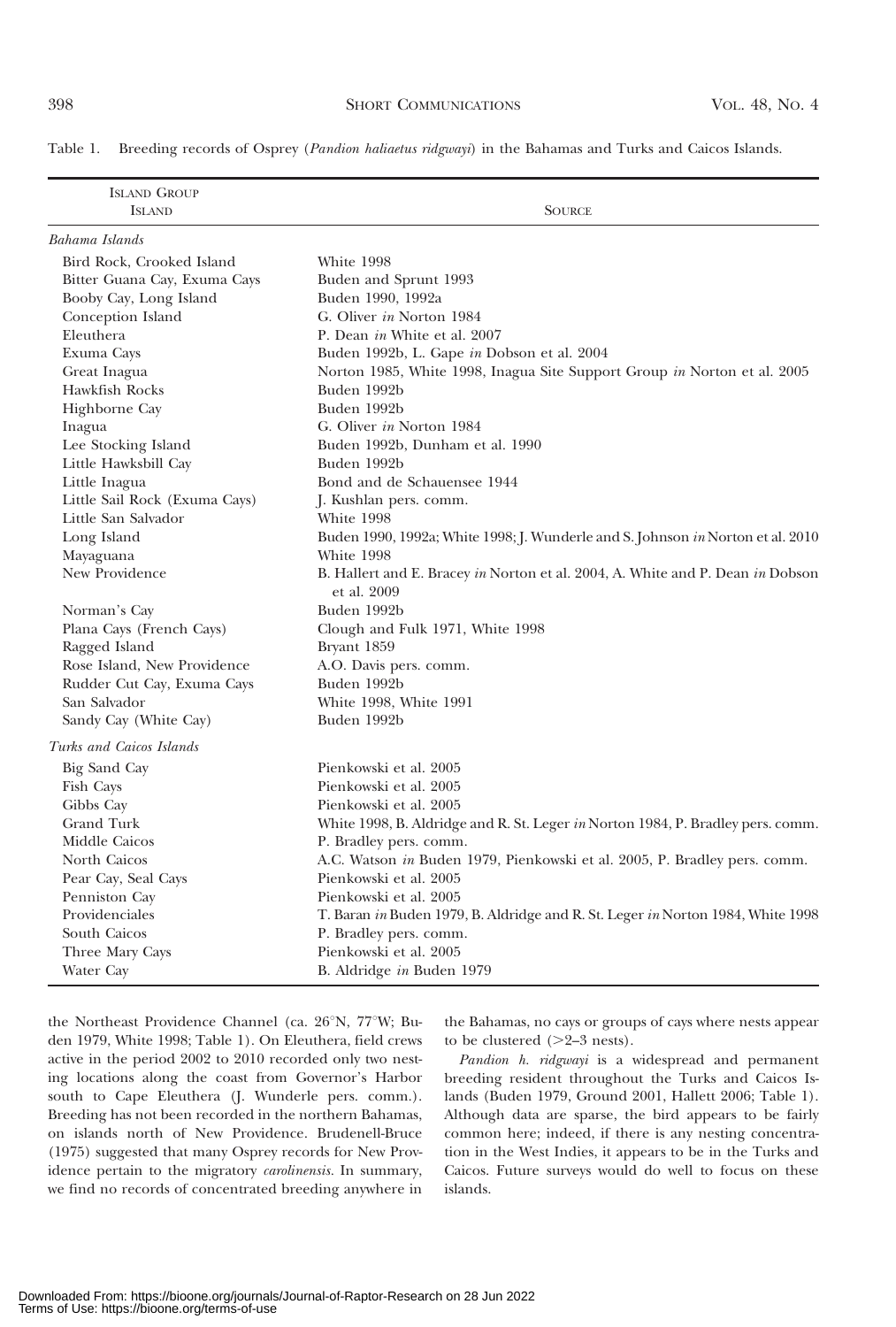Cuba. Pandion h. ridgwayi has been reported from many of Cuba's 4195 satellite islands and several coastal areas of mainland Cuba, particularly Ciénaga de Zapata, Ciénaga de Birama, and the southern coast of Guantánamo (e.g., Gundlach 1876, 1893, Bond 1950a, 1956, Garrido and García Montaña 1975, Wotzkow 1985; Table 2; Fig. 1). P. h. ridgwayi is associated with cays, coastal bays, and saltwater areas, but also has been reported from coastal lakes and river mouths (Gundlach 1876, 1893, Wotzkow 1985; C. Wotzkow pers. comm.). Although the migratory race (P. h. carolinensis) is also encountered in saltwater lagoons and mangroves on the coasts and cays of Cuba (Garrido and García Montaña 1975), it is more often associated with inland freshwater bodies, including reservoirs, canals, rivers, temporary water bodies, and rice fields (Wotzkow 1985, C. Wotzkow pers. comm., O. Garrido pers. comm.). Both races occur in the Ciénaga de Zapata, but ridgwayi is the prevalent subspecies (J. Wiley unpubl. data).

Although González Alonso (2002) reported Pandion h. ridgwayi as a locally abundant or common resident, most observers have considered it a rare permanent resident in Cuba, except in Oriente, where it appears to be more common (Garrido and García Montaña 1975, Wotzkow 1985). Kirkconnell (pers. comm.) noted that in the past the distribution of ridgwayi was much wider in the south. At Isla de Pinos (now Isla de la Juventud), Todd (1916) considered this bird a rare visitor, although it is now considered a common resident (J. Wiley unpubl. data). Pandion  $h.$  ridgwayi also breeds in the mangroves of Ciénaga de Zapata and on Cuba's offshore cays, including the archipelagos of Los Colorados, Sabana-Camagüey, Los Jardines de la Reina, and Los Canarreos (Table 3).

We note that although *ridgwayi* is known to breed in these locales, there are no data on overall numbers, or on areas where nesting may be concentrated; nor do we have much information on breeding success. Possible areas of concentration, in addition to Oriente, include Isla de Pinos, Los Jardines de la Reina, and the Los Canarreos, Los Colorados, and Sabana-Camagüey archipelagos, but researcher access is limited in all these areas, particularly to aircraft. There is a clear need for surveys during peak nesting season in these locations.

The migratory race *carolinensis* has long been considered a common winter resident and fall/spring transient in Cuba (Garrido and García Montaña 1975, Wotzkow 1985, Kirkconnell and Garrido 1991, 1997), but in recent decades this subspecies has become even more common. Wotzkow (1985) noted that the number of migrant and summer resident *carolinensis* increased since the middle of the 20<sup>th</sup> century. The increased number of *carolinensis* Ospreys visiting and remaining in Cuba year-round suggests that this race is encountering changing ecological conditions in Cuba that favor it. Since the end of the 1960s, aquatic habitats have increased substantially in Cuba with the construction of dams and creation of reservoirs, as well as expansion of the rice industry (Garrido and Wotzkow 1990). Also, substantial introductions of exotic fishes

(including Oreochromis aureus, Sarotherodon mossambicus, Tilapia melanopleura, Micropterus salmoides; A. Pérez pers. comm.) have been made in recent years. As a consequence of additional and improved habitat, with augmented food supplies, populations of many bird species, including carolinensis Osprey, have increased in number and distribution in Cuba. Further, populations of North American Osprey have recovered from pesticide-related declines in the 20th century, so there are more individuals migrating through Cuba since that recovery. Satellite-tracking data suggest that at least 80–90% of North American Ospreys breeding east of the Mississippi River migrate through Cuba (see http://www.ospreytrax.com/2013AdPTT.html# for routes flown by Ospreys breeding in the northeastern U.S.).

Breeding by carolinensis in Cuba has been recorded in recent years, with numbers apparently increasing (Kirkconnell and Garrido 1991, 1997). C. Wotzkow and O. Garrido (pers. comm.) observed that P. h. carolinensis has recently occupied regions of Cuba that were formerly inhabited only by ridgwayi, with the latter race diminishing in numbers there.

There have been reports of mixed (ridgwayi  $\times$  carolinensis) pairs of Ospreys reproducing in Cuba in recent years (Wotzkow 1985, Garrido 1992). Wotzkow (1985) reported a mixed pairing of the subspecies on Cayo La Piedra (Cayo Farito; northwest of Cayo Largo), where the pair nested in 1981. Bond (1956) noted that specimens of ridgwayi from the cays off southern Cuba had darker plumage, similar to that of carolinensis. That similarity may reflect hybridization between the two races. On the other hand, such similarity could compromise distinction of carolinensis from ridgwayi individuals by field observers, thus resulting in misidentification of individuals in pairs.

Yucatan/Belize. The only published survey of nesting Ospreys in this region was carried out by Sprunt (1977), who flew the Gulf and Caribbean coasts of Mexico, and the cays of Belize, in late April and early May, 1971. His flights focused on censusing colonies of nesting herons and egrets, but he noted Ospreys and their nests in passing. April and May are late to be censusing Ospreys in this region, as many pairs have fledged young (or failed) and left nests by then. In addition, reliably distinguishing individual ridgwayi from carolinensis at an altitude of 60-100 m is difficult; nests, however, are generally conspicuous from the air, so we focus here on Sprunt's counts of Osprey nests, with or without Ospreys in residence.

Along the Yucatan coast, Sprunt found Osprey nests in the Bahía de la Ascensión (Ascension Bay, part of the Sian Ka'An Biosphere Reserve: nine nests) and the Bahía del Espírito Santo (five nests). He found only one or two other nests outside this region in Caribbean Mexico. Ospreys and their nests were more common in Belize, where Sprunt found six nests scattered along the coast and cays north of Belize City, and 10 to the south; by far the largest concentration, however, was on the Turneffe Islands, a ca. 40 km2 atoll off the coast of northern Belize where Sprunt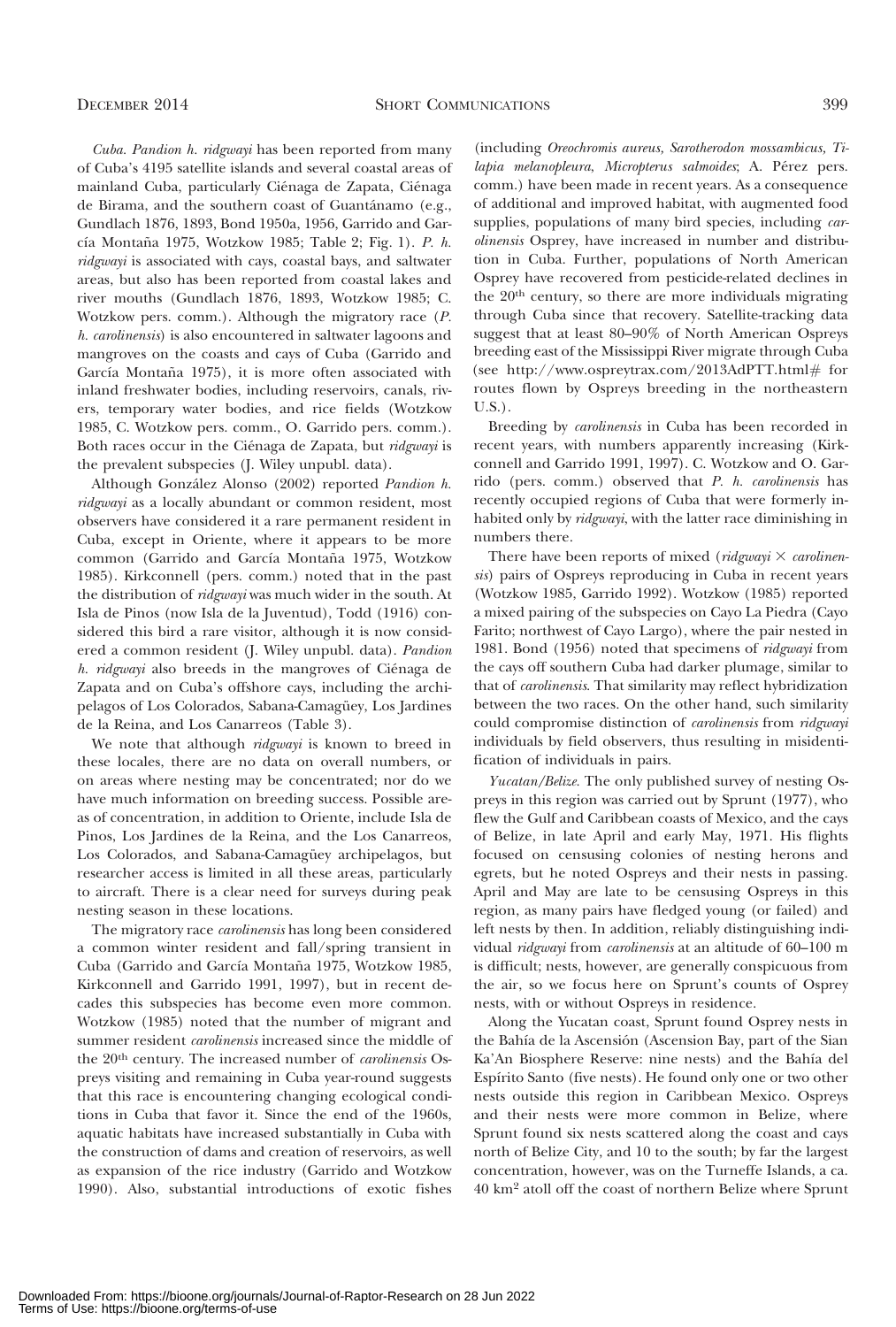| <b>LOCALITY</b>                          | <b>SOURCE</b>                                                                                                  |
|------------------------------------------|----------------------------------------------------------------------------------------------------------------|
| Ciénaga de Zapata*                       | Gundlach 1876, 1893; A. Kirkconnell pers. comm.; J. Wiley unpubl. data                                         |
| Cayo Blanco                              | Borroto Páez et al. 2007                                                                                       |
| Cayo Masio                               | Borroto Páez et al. 2007                                                                                       |
| Isla de Pinos (Isla de la Juventud)*     | Cory 1892, Read 1914, Todd 1916, B. Sánchez pers. comm., J. Wiley unpubl. data                                 |
| Cayo Matías                              | B. Sánchez pers. comm.                                                                                         |
| Archipiélago de Sabana-Camagüey          |                                                                                                                |
| Cayo Coco*                               | Garrido 1976, Kirkconnell 1998, Sánchez and Rodríguez 2000, Kirkconnell<br>and Kirwan 2008                     |
| Cayo Cruz                                | González et al. 1992, Shaffer et al. 2000                                                                      |
| Cayo Ensenachos                          | Ruiz Rojas et al. 2009                                                                                         |
| Cayo Francés                             | Garrido 1973, Garrido and García Montaña 1975, Bond 1978, A. Kirkconnell<br>pers. comm.                        |
| Cayo Guajaba                             | Garrido et al. 1986                                                                                            |
| Cayo Guillermo                           | Kirkconnell et al. 1993, Kirkconnell and Kirwan 2008                                                           |
| Cayo Las Brujas                          | ACC, ICGC 1990a                                                                                                |
| Cayo Mégano Grande                       | ACC, ICGC 1990b                                                                                                |
| Cayo Paredón Grande                      | B. Sánchez pers. comm.                                                                                         |
| Cayo Romano                              | Kirkconnell and Posada Rodríguez 1988                                                                          |
| Cayo Sabinal                             | González et al. 2005, Morales Leal and Garrido 1996                                                            |
| Cayo Santa María                         | Garrido 1973, A. Kirkconnell pers. comm.                                                                       |
| Cayos Ballenatos                         | Sánchez et al. in press                                                                                        |
| Archipiélago de los Canarreos            |                                                                                                                |
| Cayería de los Majáes                    | B. Sánchez pers. comm., C. Wotzkow pers. comm.                                                                 |
| Cayito de la Piedra*                     | Wotzkow 1985                                                                                                   |
| Cayo Aguada, Cayos de Piedra             | Blanco et al. 1996                                                                                             |
| Cayo Algodón Grandes                     | Bond 1950a, A. Kirkconnell pers. comm.                                                                         |
| Cayo Arenoso                             | A. Kirkconnell pers. comm.                                                                                     |
| Cayo Avalos                              | Posada Rodríguez et al. 1989, B. Sánchez pers. comm., C. Wotzkow pers. comm.                                   |
| Cayo Campos                              | Estrada and Rodríguez 1985, Posada Rodríguez et al. 1989, B. Sánchez pers. comm.                               |
| Cayo Cantiles                            | Bond 1950a, Duvall in Bond 1956, Garrido and Schwartz 1969, Llanes Sosa<br>et al. 1987, B. Sánchez pers. comm. |
| Cayo Hicacos                             | A. Kirkconnell pers. comm.                                                                                     |
| Cayo La Piedra* (Cayo Farito)            | Bond 1950b, Blanco et al. 1996                                                                                 |
| Cayo Largo                               | Mugica Valdés and Acosta Cruz 1992, A. Kirkconnell pers. comm.                                                 |
| Cayo Lucas, Cayos de Piedra              | Blanco et al. 1996                                                                                             |
| Cayo Majá                                | Bond 1950a                                                                                                     |
| Cayo Rosario                             | Llanes Sosa et al. 1987, Cubillas Hernández et al. 1988, B. Sánchez pers. comm.                                |
| Archipiélago de los Jardines de la Reina |                                                                                                                |
| Cayo Algodón Grande                      | C. Wotzkow pers. comm.                                                                                         |
| Cayo Anclitas                            | Sánchez et al. in press                                                                                        |
| Cayo Boca Juan Grin                      | Buden and Olson 1989                                                                                           |
| Cayo Caballones                          | Buden and Olson 1989, A. Kirkconnell pers. comm.                                                               |
| Cayo Contrapunta                         | A. Kirkconnell pers. comm.                                                                                     |
| Cayo Doce Leguas                         | C. Wotzkow pers. comm.                                                                                         |
| Cayo Grande                              | Buden and Olson 1989, A. Kirkconnell pers. comm.                                                               |
| Cayo Juan Grin                           | A. Kirkconnell pers. comm.                                                                                     |
| Cayo las Caguamas                        | C. Wotzkow pers. comm.                                                                                         |
| Cayo Las Cruces                          | Garrido 1978                                                                                                   |
| Cayos Boca Rica                          | A. Kirkconnell pers. comm.                                                                                     |
| Laberinto de las Doce Leguas             | C. Wotzkow pers. comm.                                                                                         |

Table 2. Localities where Osprey (Pandion haliaetus ridgwayi) has been recorded in Cuba, Isla de Pinos, and satellites. Breeding records are indicated by ''\*.''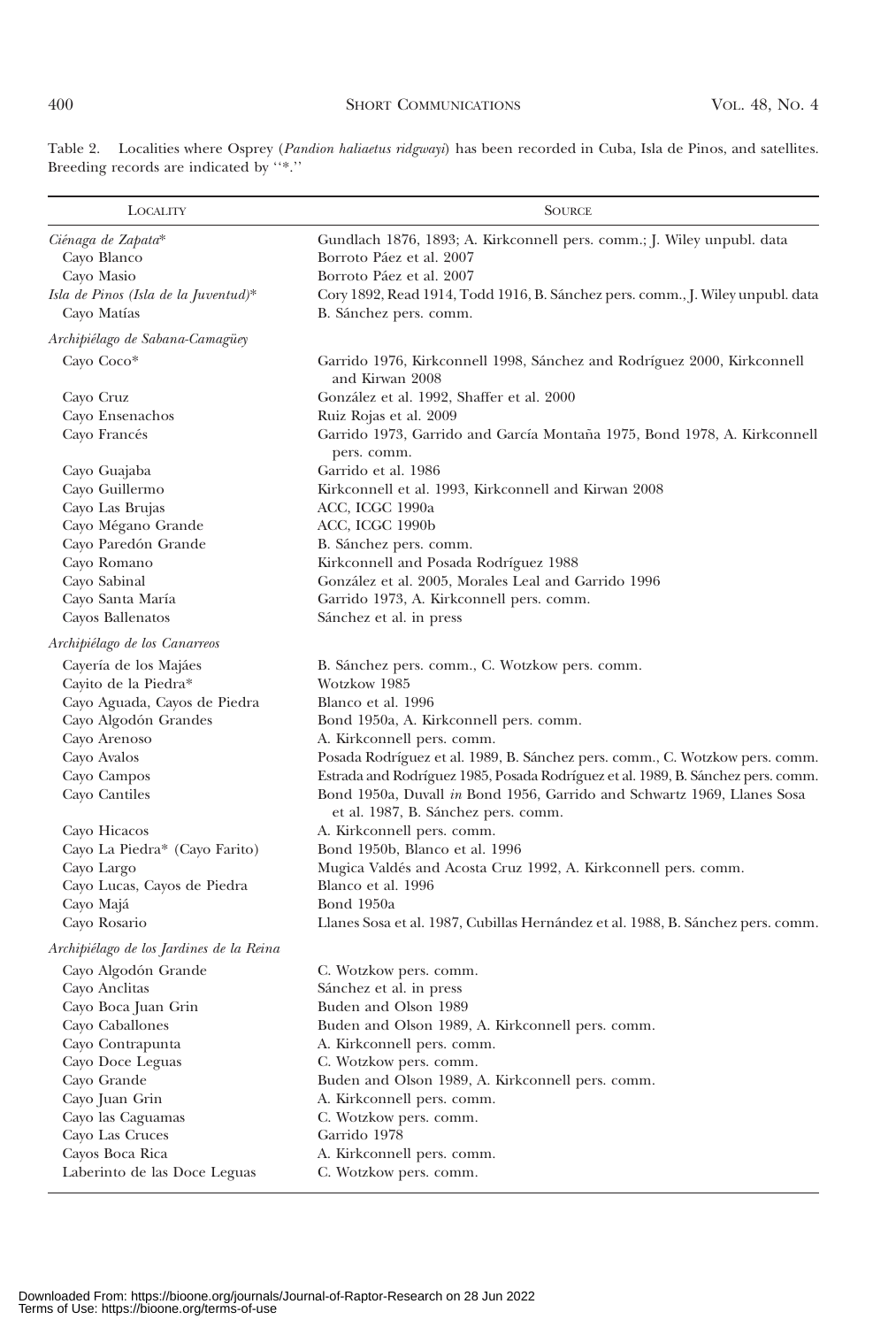| Table 2.<br>Continued. |
|------------------------|
|------------------------|

| <b>LOCALITY</b>                 | <b>SOURCE</b>                                                                    |  |  |  |
|---------------------------------|----------------------------------------------------------------------------------|--|--|--|
| Archipiélago de los Colorados   |                                                                                  |  |  |  |
| Cayos de la Leña                | Wotzkow 1985                                                                     |  |  |  |
| Golfo de Guacanayabo            |                                                                                  |  |  |  |
| Cavo Blanco                     | Borroto Páez et al. 2007, Soberón and Rodríguez 1997, A. Kirkconnell pers. comm. |  |  |  |
| Cayos Balandra (Cayo Palmeto)   | A. Kirkconnell pers. comm.                                                       |  |  |  |
| Cayo Carenas, Ciénaga de Birama | Lambrada and Cisneros 2005                                                       |  |  |  |
| Cayo Damas                      | C. Wotzkow pers. comm.                                                           |  |  |  |
| Cayo Perasa                     | B. Sánchez pers. comm.                                                           |  |  |  |
| Cayo Cupey or Torrenteras Cayos | Gundlach 1893                                                                    |  |  |  |

counted 17 nests. His survey did not include the atolls at Lighthouse or Glover's reefs, Belize, however, which are now known Osprey nesting sites (see below).

Surprisingly, no one has published reports of breeding Ospreys in Belize or the Yucatan since this survey, although recent anecdotal evidence suggests that *ridgwayi* has increased along the Yucatan coast and (perhaps) decreased in Belize. AFP (unpubl. data) found ridgwayi Ospreys fairly common (5–8 birds/d) along eastern edges of the Sian Ka'An Biosphere Reserve in February 2006 and 2007, with local eco-guides reporting 6–8 active nests within ca. 5 km of their lodge (ca. 15 km south of Tulum). Along the coast of Belize, AFP (unpubl. data, 1995–2005) found only scattered nests (3–5 active) on cays south of South Water/ Carrie Bow, excluding Glovers Reef (see below). North along the Belize Barrier Reef, Ospreys have been known to nest in recent years (2010–2014) on Lighthouse Reef (one nest on Half Moon Caye, one on Long Caye), on Caye Caulker (one nest), on Ambergris Caye (one or two nests; A. Poole unpubl. data), and on Tobacco Caye (one nest; C. Dykstra unpubl. data). Although there are reports of other nests scattered throughout the northern cays, none has been substantiated. Clearly, renewed survey work is needed in this region, particularly on the Turneffe Islands where Sprunt (1977) found nesting concentrations in 1971.

Further south along the coast of Belize, on Glover's Reef Atoll, NJC (2008a, 2008b) found six active nests in January 2008, with a total of 18 *ridgwayi* in residence along a stretch of cays and reef about 6 km in length, indicating 12 breeders and 6 nonbreeders. Later that year, at the start of the breeding season (13–22 November), she located 4–5 active nests, although the total number of birds remained roughly the same, with five of the nonbreeders known juveniles.

Natural History. Movements. Although data on movements of P. h. ridgwayi are few, it is generally considered

| <b>BREEDING STAGE AND DATES</b>    | <b>SOURCE</b>                                    |  |  |  |  |
|------------------------------------|--------------------------------------------------|--|--|--|--|
| Copulation                         |                                                  |  |  |  |  |
| 23 November 1985                   | B. Aldridge <i>in</i> Norton 1986                |  |  |  |  |
| Nest-building                      |                                                  |  |  |  |  |
| mid-October 1987                   | Dunham et al. 1990                               |  |  |  |  |
| Egg(s)                             |                                                  |  |  |  |  |
| 1 <sup>st</sup> week November 1951 | Wolfe 1951                                       |  |  |  |  |
| 15 February 1981                   | S.L. Olson (specimen USNMNH B47764)              |  |  |  |  |
| 23 February 1934                   | J.C. Greenway (specimen MCZ 269642)              |  |  |  |  |
| 5 March 1949                       | Wolfe 1951                                       |  |  |  |  |
| 11 April 1977                      | D. Campbell in Buden 1979                        |  |  |  |  |
| <b>Nestlings</b>                   |                                                  |  |  |  |  |
| 5 January 1978                     | B. Aldridge in Buden 1979                        |  |  |  |  |
| early February 1976                | Buden 1979                                       |  |  |  |  |
| 20 February 2010                   | J. Wunderle and S. Johnson in Norton et al. 2010 |  |  |  |  |
| 3 March 2007                       | P. Dean in White et al. 2007                     |  |  |  |  |
| 20 March 1992                      | R. Sutherland in Buden and Sprunt 1993           |  |  |  |  |

Table 3. Timing of nesting activities of Osprey (Pandion haliaetus ridgwayi) in the Bahamas and Turks and Caicos Islands.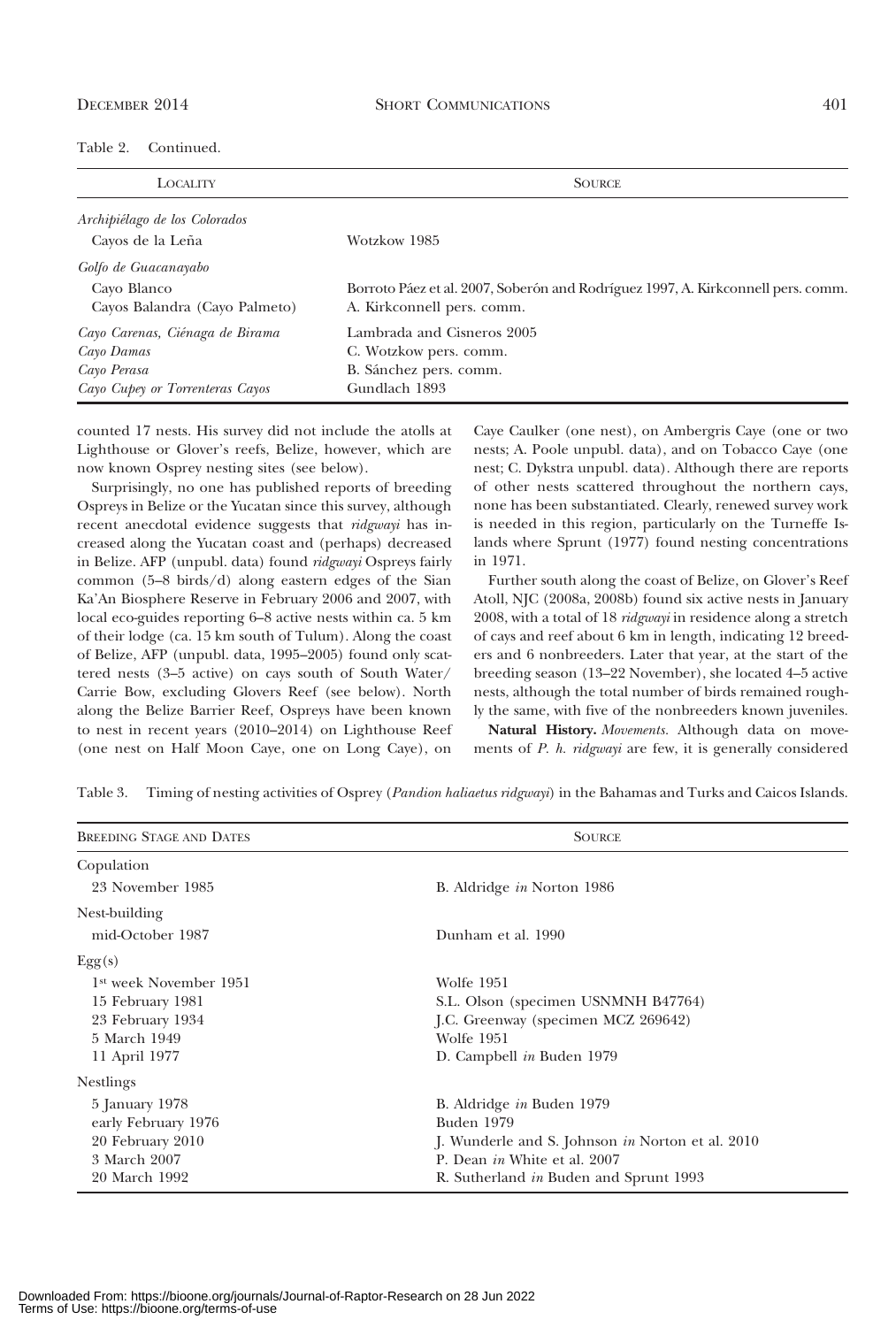a nonmigratory bird, based on year-round observations at nest sites (Poole 1989). Nonetheless, some researchers suggested that some portions of Cuban *ridgwayi* populations may be migratory, or at least show local movements outside of the breeding season (C. Wotzkow and O. Garrido pers. comm.). Gundlach (1893) was the first to observe seasonal migration of Ospreys along the coast of Guantánamo. Although he did not know of the two subspecies, ridgwayi is particularly abundant in this zone and is likely the race to which Gundlach referred (Garrido and García Montaña 1975, A. Llanes pers. comm.).

Food supply. Clum (2008a) provides details from 45 hr of observation at three nests on Glover's Reef, November 2008. Key findings included: (1) duration of male foraging trips was short, averaging about 20 min, with 6 of 13 trips  $<$ 10 min; (2) length of fish delivered to nests ranged from 15 to 30 cm, with estimated mass of those fish 150–350 g; (3) 1–4 fish/d were delivered to nests, adequate to meet estimated energy requirements of both the foraging male and his mate during incubation, when these observations took place, and roughly equivalent to prey delivery rates at Osprey nests in the U.S.A. (Poole 1989); and (4) genera of key identifiable prey species were Mulloidichthys, Ocyurus, Acanthurus, among others. In conclusion, during the period of this study, ridgwayi at Glover's Atoll did not appear to be food-limited. Clearly, we need further studies of additional populations at other times of year, particularly during the nestling season and during windy and stormy weather.

Nesting. Pandion h. ridgwayi in Cuba characteristically builds its nest close to the sea on a prominent point of land, in the top of red (Rhizophora mangle), black (Avicennia germinans), or buttonwood (Conocarpus erectus) mangroves, or on the ground, rocks, or human-made structures (lighthouses, buoys, or partially or totally inactive cranes; Valdés Miró 1984, Wotzkow 1985, O. Suárez pers. comm., J. Wiley unpubl. data). Of seven active nests examined by Wiley, five were in red mangrove trees, two were in black mangroves; of 16 inactive nests, 11 were in red mangroves, three were in black mangroves, one was in a buttonwood mangrove, and one was on the ground. Mean height of active *ridgwayi* nests measured by JWW was 3.1 m ( $n = 7$ ; range  $= 2-4$  m).

Ospreys in the Bahamas nest on the ground, on seastacks, or in trees in isolated areas (Paterson 1972, E. Haxby in Norton 1985, J. Kushlan pers. comm.). Among human-made structures used by nesting Ospreys were an old pier, an abandoned church roof, and a field station water tower (White 1998). Paterson (1972) noted that pairs often use the same nest in successive seasons, adding to it each year.

In Belize, ridgwayi is known to nest on lighthouses, on the roofs of fishermen's shacks, on logs washed up along reefs, in trees (mostly mangrove), and on artificial platforms (Clum 2008b, A. Poole unpubl. data). We note that all nests found in Belize have been on offshore cays along the reef and on atolls outside the reef; we found no records of nests along the mainland coast of Belize, perhaps owing to the threat of increased predation (snakes, iguanas) in that environment. Clum (2008b) detailed the locations of six nests found in January 2008 on Glover's Reef Atoll: two on artificial structures (lighthouse, tripod); three on the roots of overturned trees washed up along the reef; and one in a live white mangrove. This study suggested that nest sites are limited for Ospreys on Glover's Reef (very few trees and logs provide adequate support), but that the potential for bolstering populations with artificial nest sites (tripods, platforms) is considerable. Given the extraordinary degree to which carolinensis Ospreys use artificial nest sites in the U.S.A. (Poole et al. 2002), we encourage a program to develop nesting platforms for ridgwayi on the cays of Belize.

Along the Yucatan coast, *ridgwayi* nests in low trees on small islets, and occasionally on taller, flat-topped mangroves on larger cays (Sian Ka'An Biosphere Reserve; A. Poole unpubl. data). Increasingly, Yucatan Ospreys are nesting on artificial structures; e.g., a successful nest on a communications tower along the coast south of Tulum, and attempted nests (generally unsuccessful because support is lacking) on small thatched residences along that same coast (A. Poole unpubl. data). Here again, the potential to develop artificial sites to support Osprey nests seems considerable, especially considering that these could provide wildlife attractions in an area where ecotourism dominates the economy.

Breeding season. Nesting activity in the Bahamas and Turks and Caicos Islands generally spans a period from mid-October through April (Table 3), although there is a record of a pair on a nest as early as 10 September (Inagua Site Support Group in Norton et al. 2005) and a nest with an egg (likely inviable) as late as 11 April (D. Campbell in Buden 1979).

Breeding in Cuba follows a similar pattern, usually from October to May (A. Kirkconnell pers. comm.). Garrido (pers. comm.) observed an Osprey carrying a large stick on 25 February 1986. Nests at Los Indios, Isla de Pinos, contained eggs 10–18 December 1995 (three nests), and 24–26 December 1996 (three nests; J. Wiley unpubl. data). Three nests observed in Ciénaga de Zapata, 2–8 February 1999, contained half-grown nestlings (J. Wiley unpubl. data).

On Glover's Atoll, Belize, females produced eggs from mid-November to mid-January, with most birds laying mid-November to mid-December (Clum 2008b). Thus, most nestlings hatched during January, fledging in February and March.

Overall, the breeding season in Caribbean ridgwayi (peak egg-laying November–December; peak period for nestlings January–March) seems roughly similar to that seen in Osprey (P. h. carolinensis) populations in southern Florida, but significantly longer (at least 2 mo longer) than the laying period for northern U.S. Ospreys (carolinensis), where egglaying is restricted to a period from early April to mid-May (Poole 1982, 1989). One would predict a more relaxed nesting period for ridgwayi, given the lack of pronounced seasonality and of significant migration in this race.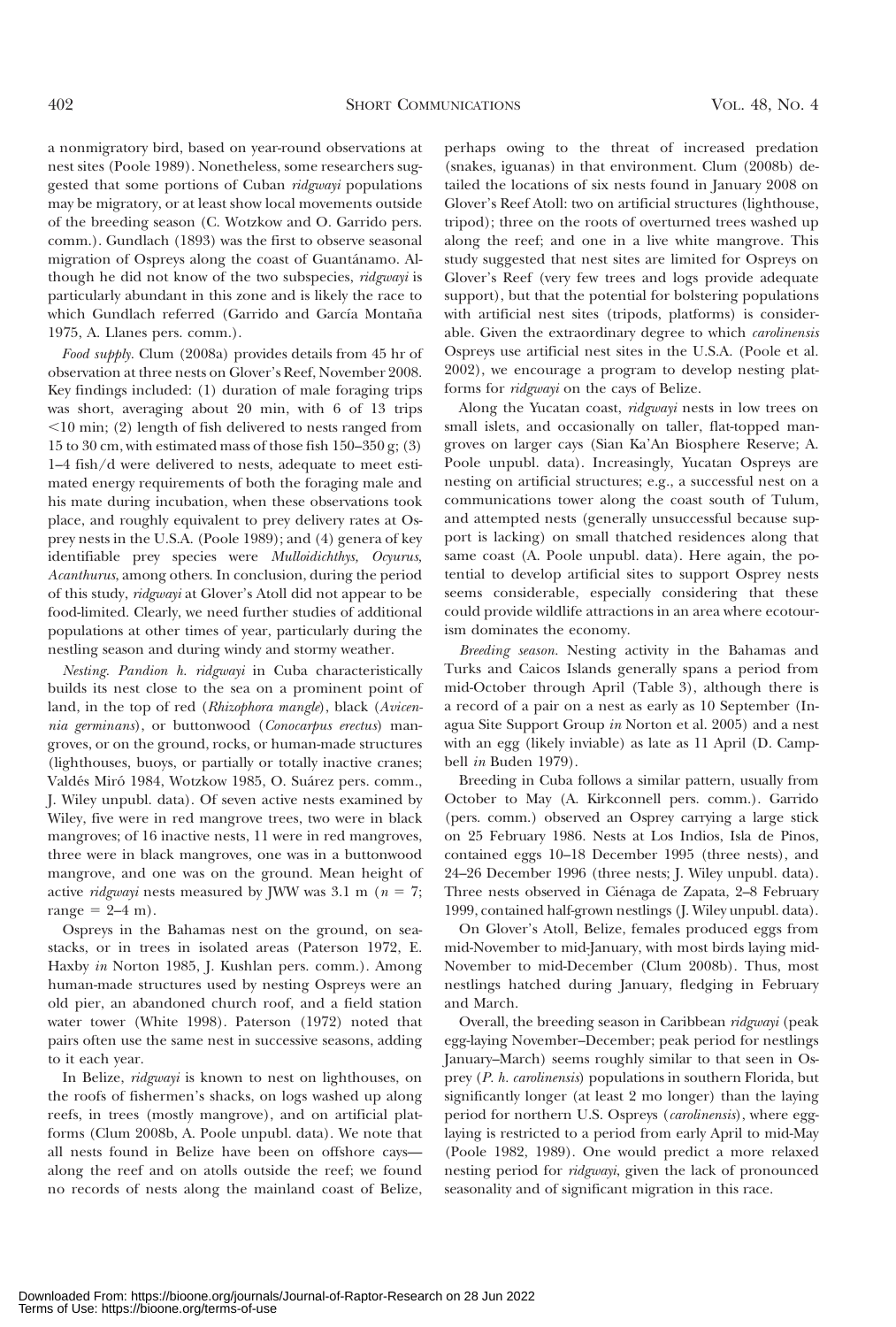Clutch size. Ospreys generally lay 2–3 eggs in Cuba (Gundlach 1893, Garrido 1992). JWW found a mean of 2.7 (range  $= 2-3$ ) eggs per clutch at seven nests in Cuba (J. Wiley unpubl. data). In the Bahamas, clutches ranged from one to three eggs (D. Campbell in Buden 1979, Wolfe 1951). Six sets of *ridgwayi* eggs (in the Ragnar Kreuger collection of the Finnish Museum of Natural History, University of Helsinki) collected from 1925 to 1935 at Andros Island, Bahamas averaged 2.66 (ranges  $= 2-3$ ). Such clutch sizes are lower than those of Ospreys nesting at temperate latitudes in the U.S.A. and Europe, but equivalent to those of Ospreys nesting at subtropical latitudes (e.g., Florida Bay, Baja California; Poole 1989).

Brood size and fledging success. We find few data on breeding success in this subspecies; unlike with Ospreys breeding in the U.S.A., no study has followed a population from egg-stage to fledging, to determine extent of loss, at what stage of nesting loss occurs, and overall success. Instead, we report here data from occasional (generally single) observations at scattered nests.

One nest in the Bahamas had two young (R. Sutherland in Buden and Sprunt 1993). The Inagua Site Support Group (in Norton et al. 2005) reported two pairs with two fledglings each, and four pairs with one fledgling on Great Inagua. Six nests examined in Cuba contained from one to three nestlings each (ages not reported; C. Wotzkow pers. comm.). Three nests observed at Ciénaga de Zapata (two nests) and Isla de Pinos (one nest) contained two nestlings each (J. Wiley unpubl. data). Both young fledged from one intensively studied nest (Wotzkow 1985).

In Belize (Clum 2008b), the duration of the Glover's Reef study was too short to determine fledging success (and clutch size) accurately, but in mid-January four surveyed nests contained: two small nestlings, one egg, one egg, and two eggs. Of two nests with adults surveyed briefly in the Sian Ka'An Biosphere Reserve, February 2007, one had 0 young and one had two young near fledging (A. Poole unpubl. data).

Overall, although data are sparse, brood sizes of ridgwayi Ospreys near fledging appear roughly similar to those of carolinensis Ospreys breeding at subtropical latitudes (south Florida and Baja California; Poole 1989, Poole at al. 2002). Clearly, we need better data on ridgwayi breeding success, from focused studies that follow nests over an entire season. Areas of nesting concentration—such as Glover's Atoll, Belize; Great Inagua, Bahamas; the Turks and Caicos Islands; and the Sian Ka'An Biosphere Reserve—would be obvious places to start. We encourage such studies.

## DISTRIBUCIÓN E HISTORIA NATURAL DE PANDION HALIAETUS RIDGWAYI

RESUMEN.—Pandion haliaetus ridgwayi es una subespecie que nidifica en la cuenca del Caribe sobre la que se conoce muy poco. En este trabajo presentamos un panorama sobre el estatus y la distribución de esta subespecie, con énfasis en la delineación de áreas de concentración de nidificación y proporcionando notas breves sobre su historia natural. En

general P. h. ridgwayi se distribuye de forma dispersa y en números limitados con nidificación documentada en el sur de las Islas Bahamas, Turks y Caicos, y a lo largo de las costas de Cuba, de Yucatán en México y de Belice. Las zonas costeras albergan las únicas parejas reproductivas conocidas, las que construyen sus nidos en una variedad de estructuras naturales y cada vez con mayor frecuencia en estructuras artificiales. La mayoría de las parejas ponen sus huevos en noviembre y diciembre y generalmente los pichones dejan el nido en febrero y marzo. Datos limitados sugieren que las tasas reproductivas son bajas comparadas con aquellas de individuos de P. haliaetus que nidifican en latitudes más templadas. Recomendamos esfuerzos renovados para el censado de esta especie, especialmente en regiones donde los nidos pueden estar agrupados y discutimos el potencial para incrementar las poblaciones clave con plataformas artificiales para la nidificación.

[Traducción del equipo editorial]

#### ACKNOWLEDGMENTS

For providing unpublished data, we thank Ancilleno O. Davis, James Kushlan, Rosemarie S. Gnam (Bahamas); Pedro Blanco, Orlando H. Garrido, Arturo Kirkconnell, Orestes Martínez, José "Fefo" Morales, Nils Navarro, Carlos Peña, Freddy Rodríguez Santana, Ariel Ruiz Urquiola, Bárbara Sánchez, Carlos Wotzkow (Cuba); Patrica E. Bradley (Cayman Islands and Turks and Caicos Islands); Ann Haynes-Sutton (Jamaica); Marcia Beltre, Jorge Luis Brocca, Jose´ A. Ottenwalder (Dominican Republic); Wayne J. Arendt, Sergio Colón, Raúl A. Pérez-Rivera, Fred C. Schaffner Gibbs (Puerto Rico); Judy Pierce, Lisa Yntema (Virgin Islands); Anthony Levesque (Guadeloupe); Alwin Dornelly (St. Lucia); Natalia Collier (Lesser Antilles); and J. Wunderle (Puerto Rico and Bahamas). JWW's work in Cuba was supported by the Empresa Nacional para la Conservación de la Flora y la Fauna; Centro para Investigaciones Marinas, Universidad de La Habana; and Museo Nacional de Historia Natural de Cuba. JWW is especially grateful for the support and companionship of Ariel Ruiz, the late María Elena Ibarra, Arturo Kirkconnell, Emilio Alfaro, Xiomara Gálvez Aguilera, and José Rivera Rosales. We thank the many curators and collection managers who provided data and accommodations during our visits to their institutions. Among these, we especially thank Steven W. Cardiff. Lynda Garrett (Patuxent Wildlife Research Center) and Robert L. Norton generously helped in obtaining literature. Thanks to Brooke Keeney for producing the map.

### LITERATURE CITED

- ACADEMIA DE CIENCIAS DE CUBA (ACC) E INSTITUTO CU-BANO DE GEODESIA Y CARTOGRAFíA (ICGC). 1990a. Estudio de los grupos insulares y zonas litorales del Archipiélago Cubano con fines turisticos. Cayos Francés, Cobos, Las Brujas, Ensenachos y Santa María. Editorial Científico-Técnica, La Habana, Cuba.
- ———. 1990b. Estudio de los grupos insulares y zonas litorales del Archipiélago Cubano con fines turísticos. Cayos Romano, Guajaba, Cruz y Mégano Grande. Editorial Científico-Técnica, La Habana, Cuba.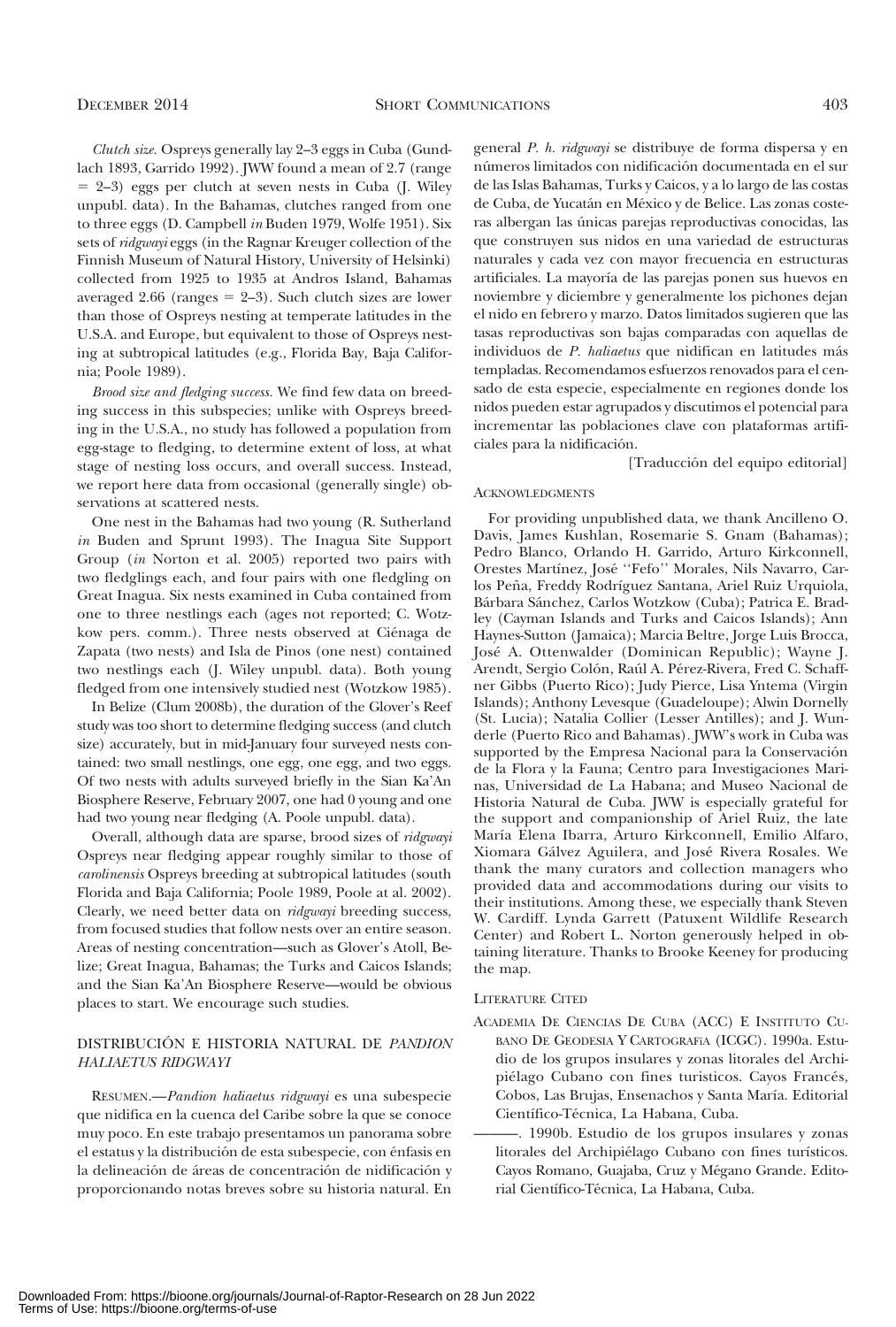- BLANCO, P., D. ZUÑIGAS, R. GÓMEZ, E. SOCARRÁS, M. SUÁREZ, AND F. MORERA. 1996. Aves del sistema insular Los Cayos de Piedra, Sancti Spíritus, Cuba. Oceanides 11:49-56.
- BOND, J. 1950a. Check-list of birds of the West Indies, Third Ed. Academy of Natural Sciences of Philadelphia, Philadelphia, PA U.S.A.
	- ———. 1950b. Results of the Catherwood-Chaplin West Indies Expedition, 1948. Part II. Birds of Cayo Largo (Cuba), San Andrés and Providencia. Academy of Natural Sciences of Philadelphia 102:43–68.
	- ———. 1956. Check-list of birds of the West Indies, Fourth Ed. Academy of Natural Sciences of Philadelphia, Philadelphia, PA U.S.A.
	- ———. 1978. Twenty-second supplement to the check-list of birds of the West Indies (1956). Academy of Natural Sciences of Philadelphia, Philadelphia, PA U.S.A.
	- AND R.M. DE SCHAUENSEE. 1944. The birds. Pages 7–56 in Results of the fifth George Vanderbilt expedition (1941) (Bahamas, Caribbean Sea, Panama, Galápagos Archipelago and Mexican Pacific waters). Academy of Natural Sciences of Philadelphia, Monographs No. 6, Philadelphia PA U.S.A.
- BORROTO PÁEZ, R., M. LABRADA PONS, C.A. MANCINA, AND R. OVIEDO. 2007. Valoración rápida de la biodiversidad en cayos al sureste de la Ciénaga de Zapata (Cuba). Orsis 22:9–33.
- BRADLEY, P.E. 1995. Birds of the Cayman Islands, Revised Ed. Caerulea Press, Italy.
- ———. 2000. The birds of the Cayman Islands. An annotated checklist. British Ornithologists Union Checklist No. 19. British Ornithologists' Union, Herts, U.K.
- BRUDENELL-BRUCE, P.G.C. 1975. The birds of New Providence and the Bahama Islands. Collins, London, U.K.
- BRYANT, H. 1859. A list of birds seen at the Bahamas, from January 20th to May 14th, 1859, with descriptions of new or little known species. Proceedings of the Boston Society of Natural History 7:102–134.
- BUDEN, D.W. 1979. Ornithogeography of the southern Bahamas. Ph.D. dissertation. Lousiana State University and Agricultural and Mechanical College, Baton Rouge, LA U.S.A.
	- ———. 1990. Report on the birds collected during the Armour-Utowana West Indian Expeditions. Bulletin of the British Ornithologists' Club 110:14–20.
	- -. 1992a. The birds of Long Island, Bahamas. Wilson Bulletin 104:220–243.
	- ———. 1992b. The birds of the Exumas, Bahama Islands. Wilson Bulletin 104:674–698.
	- ——— AND S.L. OLSON. 1989. The avifauna of the cayerias of southern Cuba, with the ornithological results of the Paul Bartsch Expedition of 1930. Smithsonian Contributions to Zoology Number 477. Smithsonian Institution Press, Washington, DC U.S.A.
	- ——— AND A. SPRUNT, IV. 1993. Additional observations on the birds of the Exumas, Bahama Islands. Wilson Bulletin 105:514–518.
- CLOUGH, G.C. AND G. FULK. 1971. The vertebrate fauna and the vegetation of East Plana Cay, Bahama Islands. Atoll Research Bulletin 138:1–15.
- CLUM, N.J. 2008a. Report on Osprey work at Glover's Reef, Belize – 13–22 November 2008. Unpubl. report to the Wildlife Conservation Society, New York, NY U.S.A.
- ———. 2008b. Report on Osprey work at Glover's Reef, Belize – 18–23 January 2008. Unpubl. report to the Wildlife Conservation Society, New York, NY U.S.A.
- CORY, C.B. 1892. Catalogue of West Indian birds, containing a list of all species known to occur in the Bahama Islands, the Greater Antilles, the Caymans, and the Lesser Antilles, excepting the islands of Tobago and Trinidad. Privately publ. by the author, Alfred Mudge & Son (Printer), Boston, MA U.S.A.
- CUBILLAS HERNA´NDEZ, S.O., A. KIRKCONNELL, R.M. POSADA RODRI´GUEZ, AND A. LLANES SOSA. 1988. Aves observadas en los cayos Rosario y Cantiles, Archipiélago de los Canarreos, Cuba. Miscelánea Zoología, Instituto Zoología Academia de Ciencía Cuba 38:1-2.
- DOBSON, A., R.L. NORTON, AND A. WHITE. 2004. West Indies & Bermuda. North American Birds 58:613–614.
- ———, A. WHITE, AND R.L. NORTON. 2009. West Indies & Bermuda. North American Birds 63:173–176.
- DOD, A.S. DE. 1981. Guía de campo para las aves de la Repu´blica Dominicana. Museo Nacional de Historia Natural, Santo Domingo, Dominican Republic.
- DUNHAM, J.B., K. BURNETT., AND G. WENZ [EDS.]. 1990. The birds of Lee Stocking Island and Northern Great Exuma: records of observations from February 1987 to April 1989 by the staff of the Caribbean Marine Research Center. Unpubl. report. Lee Stocking Island, The Bahamas.
- ESTRADA, A.R. AND R. RODRÍGUEZ. 1985. Lista de vertebrados terrestres de Cayo Campos, Archipiélago de los Canarreos, Cuba. Miscelánea Zoología, Instituto Zoología Academia de Ciencía Cuba 27:2-3.
- FLETCHER, J. AND A. DOWNER [EDS.]. 1984. Editor's note. Gosse Bird Club Broadsheet 42:8.
- FURSE, J. 2005. Grenada, December 2005 with some other of the Lesser Antilles. Trip report posted on Avibase, Denis Lepage, Manager. http://avibase.bsc-eoc. org/links/links.jsp?page=g\_reports (last accessed 11 November 2010).
- GARRIDO, O.H. 1973. Anfibios, reptiles y aves del Archipie´ lago de Sabana-Camagüey, Cuba. Torreia (Havana), Nueva 27:1–72.
- -. 1976. Aves y reptiles de Cayo Coco, Cuba. Miscelánea Zoología, Instituto Zoología Academia de Ciencía Cuba 3:3–4.
- ———. 1978. Nuevo Bobito Chico (Aves: Tyrannidae) para Cuba. Academı´a de Ciencias de Cuba, Instituto de Zooloía, Informe Científico-Técnico 68:1-6.
- ———. 1992. Conozca las rapaces. Editorial Gente Nueva, La Habana, Cuba.
- ———, A.R. ESTRADA, AND A. LLANES SOSA. 1986. Anfibios, reptiles y aves de Cayo Guajaba, Archipiélago de Sabana-Camagüey, Cuba. Poeyana 328:1-34.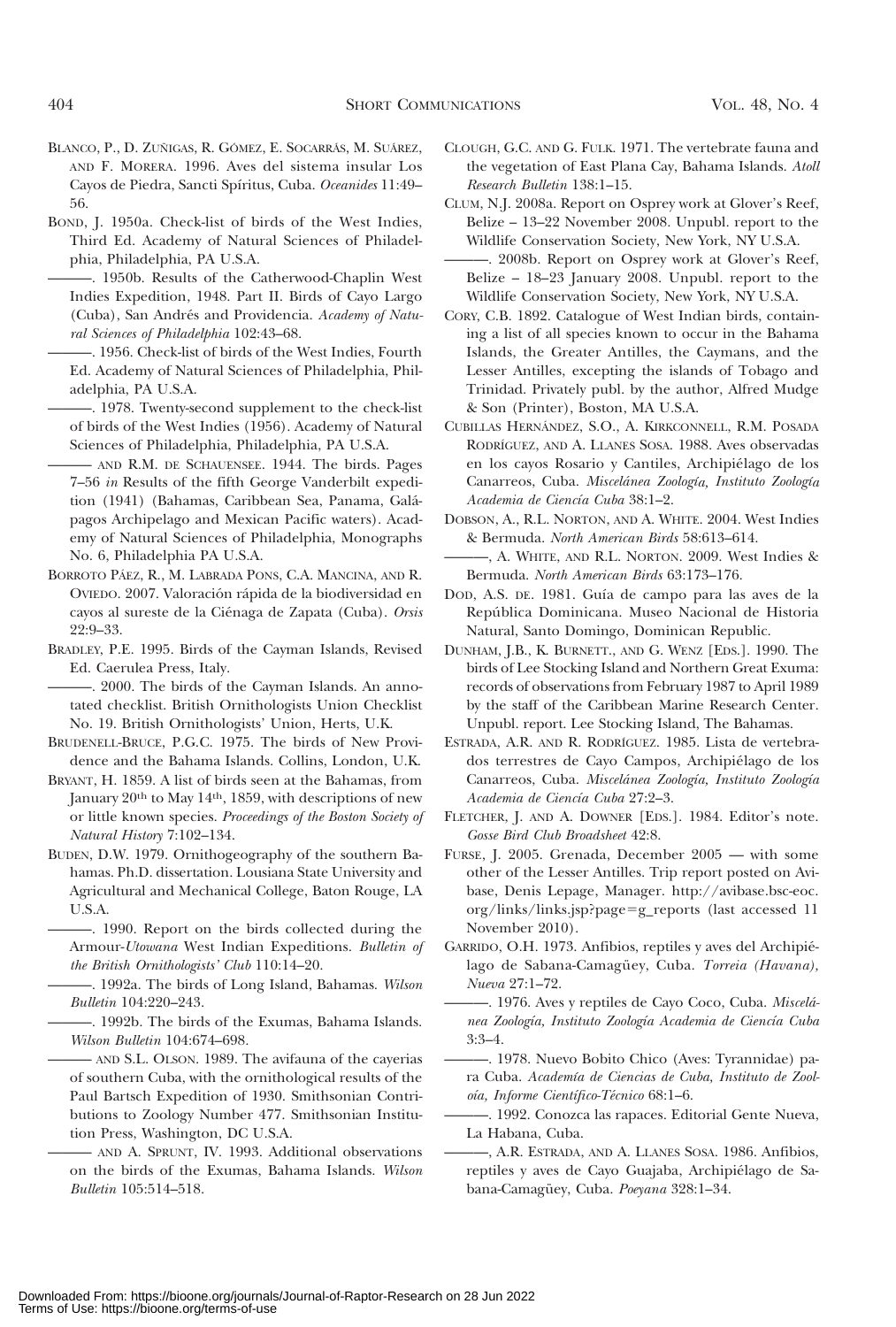- ——— AND F. GARCI´A MONTAN˜A. 1975. Cata´logo de las Aves de
- Cuba. Academia de Ciencias de Cuba, La Habana, Cuba. ——— AND A. SCHWARTZ. 1969. Anfibios, reptiles y aves de

Cayo Cantiles. Poeyana 67:1–44.

- ——— AND C. WOTZKOW. 1990. Tres ejemplos de transformacion de habitats en Cuba: su importancia en el incremento de la avifauna. Pitirre 3:7.
- GONZÁLEZ ALONSO, H.J. [ED.]. 2002. Aves de Cuba. Instituto de Ecología y Sistemática, La Habana, Cuba.
- ———, J. ALVAREZ, AND A. KIRKCONNELL. 1992. Aves observadas en Cayo Cruz, Archipiélago Sabana-Camagüey, Cuba. Pages 25–26 in Comunicaciones breves de zoología. Instituto de Ecología y Sistemática, Academia de Ciencias de Cuba, La Habana, Cuba.
	- ———, E. PE´REZ, P. RODRI´GUEZ, AND O. BARRIO. 2005. Adiciones a la avifauna terrestre de Cayo Sabinal, Cuba. Journal of Caribbean Ornithology 18:24–28.
- GROUND, R. 2001. The birds of the Turks and Caicos islands. Turks and Caicos National Trust, Providenciales, Turks and Caicos islands.
- GUNDLACH, J. 1876. Contribución á la ornitología cubana. Imprenta ''La Antilla'' de N. Cacho-Negrette, La Habana, Cuba.
	- -. 1893. Ornithología cubana ó catálogo descriptivo de todas las especies de aves tanto indígenas como de paso anual o accidental observadas en 53 años. Archivos de la policlínica ed. Imprenta "La Moderna," La Habana, Cuba.
- HALLETT, B. 2006. Birds of the Bahamas and the Turks and Caicos islands. McMillan Caribbean, Oxford, U.K.
- KEITH, A.R. 1997. The birds of St. Lucia, West Indies. An annotated check-list. British Ornithologists' Union check-list No. 15. British Ornithologists' Union, Herts, U.K.
- KIRKCONNELL, A. 1998. Aves de Cayo Coco, Archipiélago Sabana-Camagüey, Cuba. Torreia, Nueva Serie 43:22-39. ——— AND O.H. GARRIDO. 1991. El guincho norteameri
	- cano Pandion haliaetus carolinensis (Aves: Pandioninae) anidando en Cuba. Volante Migratorio 16(9):28–29.

- AND ———. 1997. El guincho norteamericano Pandion haliaetus carolinensis (Aves: Pandioninae) anidando en Cuba. Pitirre 10:64.

- AND G.M. KIRWAN. 2008. Aves de Cayo Paredón Grande, Archipiélago Sabana-Camagüey, Cuba. Journal of Caribbean Ornithology 21:26–36.
- ——— AND R.M. POSADA RODRI´GUEZ. 1988. Adiciones a la fauna de Cayo Romano, Cuba. Miscelánea Zoología, Instituto Zoología Academia de Ciencias Cuba 37:4.
- ———, R.M. POSADA, V. BEROVIDES, AND J.A. MORALES. 1993. Aves de Cayo Guillermo, Archipiélago de Sabana-Camagüey, Cuba. Poeyana 430:1-7.
- LAMBRADA, O. AND G. CISNEROS. 2005. Aves de Cayo Carenas, Ciénaga de Birama, Cuba. Journal of Caribbean Ornithology 18:16–17.
- LATTA, S., C. RIMMER, A. KEITH, J. WILEY, H. RAFFAELE, K. MCFARLAND, AND E. FERNA´NDEZ. 2006. Birds of the Dominican Republic and Haiti. Princeton University Press, Princeton, NJ U.S.A.
- LLANES SOSA, A., A. KIRKCONNELL, R.M. POSADA RODRI´GUEZ, AND S. CUBILLAS. 1987. Nuevas reportes de fechas de aves migratorias para Cuba. Miscelánea Zoología, Instituto Zoología Academia de Ciencias Cuba 36:1-2.
- MCNAIR, D.B., L.D. YNTEMA, C.D. LOMBARD, C. CRAMER-BURKE, AND F.W. SLADEN. 2006. Records of rare and uncommon birds from recent surveys on St. Croix, United States Virgin Islands. North American Birds 59:536– 551.
- MIRECKI, D.N., J.M. HUTTON, C.M. PANNELL, T.J. STOWE, AND R.W. UNITE. 1977. Report of the Cambridge Ornithological Expedition to the British Virgin Islands 1976. Churchill College, Cambridge, U.K.
- MORALES LEAL, J. AND O.H. GARRIDO. 1996. Aves y reptiles de Cayo Sabinal, Archipiélago de Sabana-Camagüey, Cuba. Pitirre 9:9–11.
- MUGICA VALDÉS, L. AND M. ACOSTA CRUZ. 1992. Breve caracterización de la comunidad de aves de Cayo Largo y Cayo Hicacos (grupo insular de los Canarreos). Ciencías Biológicas Academía Ciencías Cuba 25:20-29.
- NELLIS, D.W. 1979. Record of Puerto Rican Screech Owl, Turkey Vulture and Osprey from St. Croix, U.S. Virgin Islands. Wilson Bulletin 91:148–149.
- NICHOLS, R.A. 1943. The breeding birds of St. Thomas and St. John, Virgin Islands. Memorias de la Sociedad Cubana de Historia Natural ''Felipe Poey'' 17:23–37.
- NORTON, R.L. 1984. West Indies region. American Birds 38: 968–970.
- -. 1985. West Indies region. American Birds 39:353-354.
- -. 1986. West Indies region. American Birds 40:163-164.
- -. 1989. West Indies region. American Birds 43:371-372.
- ———, R.M. CHIPLEY, AND J.D. LAZELL, JR. 1989. A contribution to the ornithology of the British Virgin Islands. Caribbean Journal of Science 25:115–118.
- ———, A. WHITE, AND A. DOBSON. 2004. West Indies and Bermuda. North American Birds 58:449–451.
- -, ———, ———. 2005. West Indies and Bermuda. American Birds 59:166–169.
- -, ———, ———, AND E. MASSIAH. 2010. West Indies and Bermuda. North American Birds 64:337–340.
- PATERSON, A. 1972. Birds of the Bahamas. Durrell Publications, Brattleboro, VT U.S.A.
- PÉREZ-RIVERA, R.A. AND G. BONILLA. 1980. Sobre el status y distribución del aguila de mar or guincho (Pandion haliaetus carolinensis) en Puerto Rico. Science-Ciencia 7: 56–58.
- PIENKOWSKI, M.W., A.E. PIENKOWSKI, AND B.N. MANCO. 2005. Birds on the outer cays of the Turks and Caicos islands. Journal of Caribbean Ornithology 18:31–43.
- POOLE, A.F. 1982. Brood reduction in temperate and subtropical Ospreys. Oecologia 53:111–119.
- ———. 1989. Ospreys: a natural and unnatural history. Cambridge University Press, New York, NY U.S.A.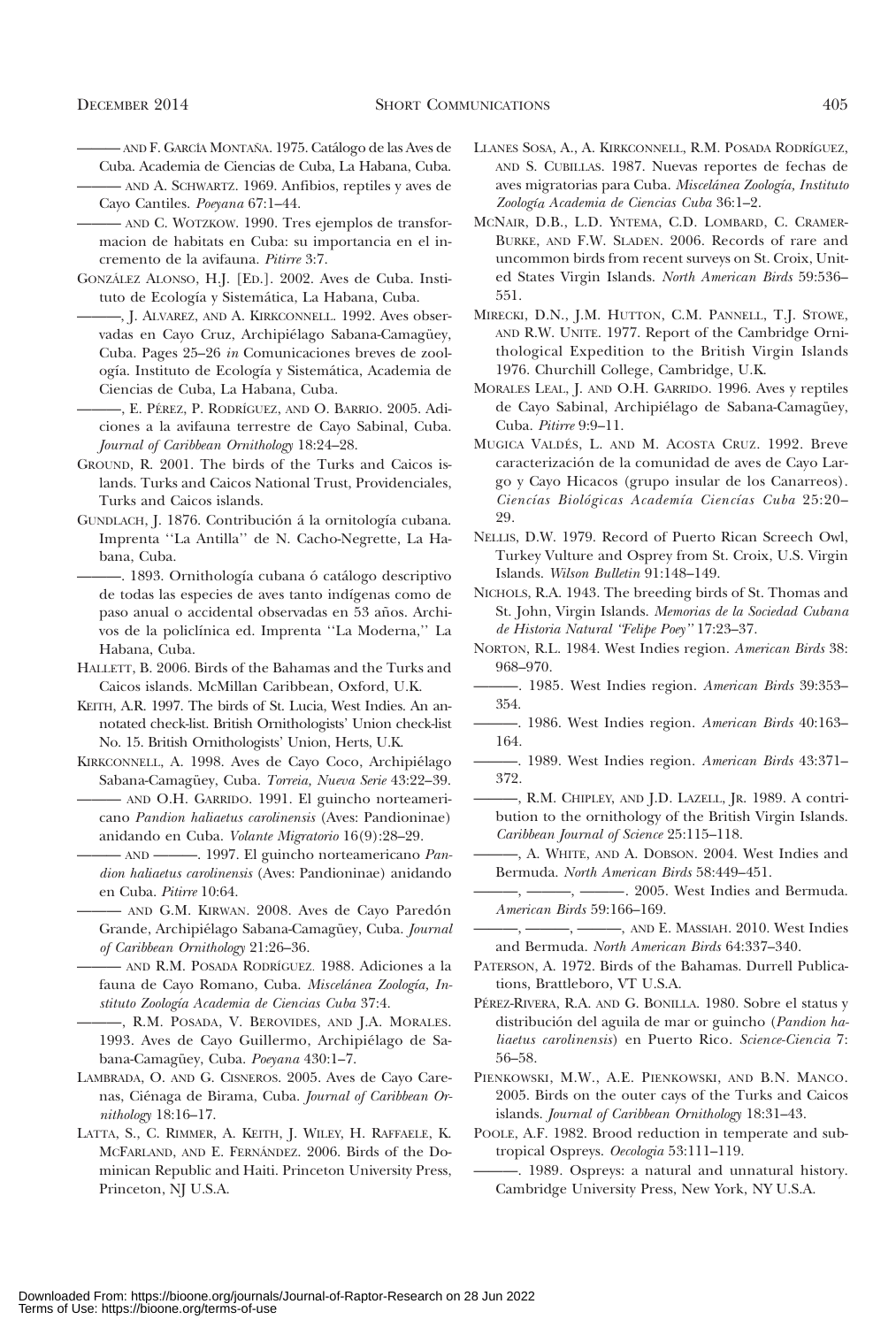———, R.O. BIERREGAARD, AND M.S. MARTELL. 2002. Osprey (Pandion haliaetus). In A. Poole [ED.], The birds of North America online, No. 683. Cornell Lab of Ornithology, Ithaca, NY U.S.A. http://bna.birds.cornell. edu/bna/species/683 (last accessed 10 January 2014).

- POSADA RODRÍGUEZ, R.M., A. KIRKCONNELL, F. DE ARAZOZA, AND A. LLANES SOSA. 1989. Ornitocenosis de los cayos Campos, Avalos y Cantiles, Archipiélago de los Canarreos, Cuba. Poeyana 365:1–9.
- PREVOST, Y. 1983. Osprey distribution and subspecies taxonomy. Pages 157–174 in D.M. Bird [ED.], Biology and management of Bald Eagles and Ospreys. Harpell Press, Ste. Anne de Bellevue, Quebec, Canada.

READ, A.C. 1914. Birds of prey of the Isle. Isle of Pines News 6:4.

ROBERTSON, W.B., JR. 1962. Observations on the birds of St. John, Virgin Islands. Auk 79:44–76.

- RUIZ ROJAS, E., A´. ARIAS BARRETO, D. RODRI´GUEZ BATISTA, P. BLANCO RODRÍGUEZ, P. RODRÍGUEZ CASARIEGO, E.E. PÉREZ MENA, A. LLANES SOSA, H. GONZÁLEZ ALONSO, B. SÁNCHEZ ORIA, AND A. PARADA ISADA. 2009. Avifauna de los cayos Santa María, Ensenachos y Las Brujas, noreste de Villa Clara, Cuba. Mesoamericana 13:44–56.
- SÁNCHEZ, B., P. BLANCO, AND J.W. WILEY. In press. Distribution of birds of prey in Cuba and its satellites. Poeyana. ——— AND D. RODRI´GUEZ. 2000. Avifauna associated with the aquatic and coastal ecosystems of Cayo Coco, Cuba. Pitirre 13:68–75.
- SHAFFER, F., P. BLANCO RODRÍGUEZ, M. ROBERT, AND E. SO-CARRÁS TORRES. 2000. Observaciones y adiciones a la ornitofauna del Archipiélago Sabana-Camagüey, Cuba, 1998–2000. Pitirre 13:76–81.
- SOBERÓN, R. AND P.A. RODRÍGUEZ. 1997. Evaluación preliminar para la conservación de Cayo Blanco de Casilda y Cayo Macho de Afuera, sur de la provincia de Sancti Spíritus. Torreia 42:15-24.
- SPRUNT, S., IV. 1977. Report on Osprey sightings and nest locations in coastal Mexico and British Honduras. Pages 247–249 in J. Ogden [ED.], Transactions of the North American Osprey Research Conference. U.S. National Park Service, Williamsburg, VA U.S.A.

SWABEY, C. 1990. Osprey. Gosse Bird Club Broadsheet 55:19.

- TENISON, P.J. 1968. Drought conditions at Falmouth. Gosse Bird Club Broadsheet 11:17.
- TODD, W.E.C. 1916. The birds of the Isle of Pines. Incorporating the substance of field-notes by Gustav A. Link. Annals of the Carnegie Museum 10:146–296.
- VALDÉS MIRÓ, V. 1984. Datos de nidificación sobre las aves que crían en Cuba. Poeyana 282:1-27.
- WHITE, A.W. 1998. A birder's guide to the Bahama Islands (including Turks and Caicos). American Birding Association, Inc., Colorado Springs, CO U.S.A.
- ———, R.L. NORTON, AND A. DOBSON. 2007. West Indies and Bermuda. North American Birds 61:120–123.
- WHITE, B. 1991. Common birds of San Salvador Island, Bahamas. Bahamian Field Station, Ltd., San Salvador, Bahamas.
- WILEY, J.W. 1984. Status of the Osprey in the West Indies. Pages 9–16 in M.A. Westall [ED.], Proceedings of the Southeastern U.S. and Caribbean Osprey Symposium. International Osprey Foundation, Inc., Sanibel Island, FL U.S.A.
- AND J.A. OTTENWALDER. 1990. Birds of Islas Beata and Alto Velo, Dominican Republic. Studies on Neotropical Fauna and the Environment 25:65–88.
- WINK, M., H. SAUER-GÜRTH, AND H.-H. WITT. 2004. Phylogenetic differentiation of the Osprey Pandion haliaetus inferred from nucleotide sequences of the mitochondrial cytochrome b gene. Pages 511–516 in R.D. Chancellor and B.-U. Meyburg [EDS.], Raptors worldwide. World Working Group of Birds of Prey, Berlin, and MME/BirdLife, Budapest, Hungary.
- WOLFE, L.R. 1951. Eggs of the Falconiformes [part III]. Oologists' Record 25:49–54.
- WOTZKOW, C. 1985. Status and distribution of Falconiformes in Cuba. Bulletin of the World Working Group on Birds of Prey 2:1–10.

Received 25 November 2013; accepted 1 July 2014 Associate Editors: Richard O. Bierregaard and Ian G. Warkentin